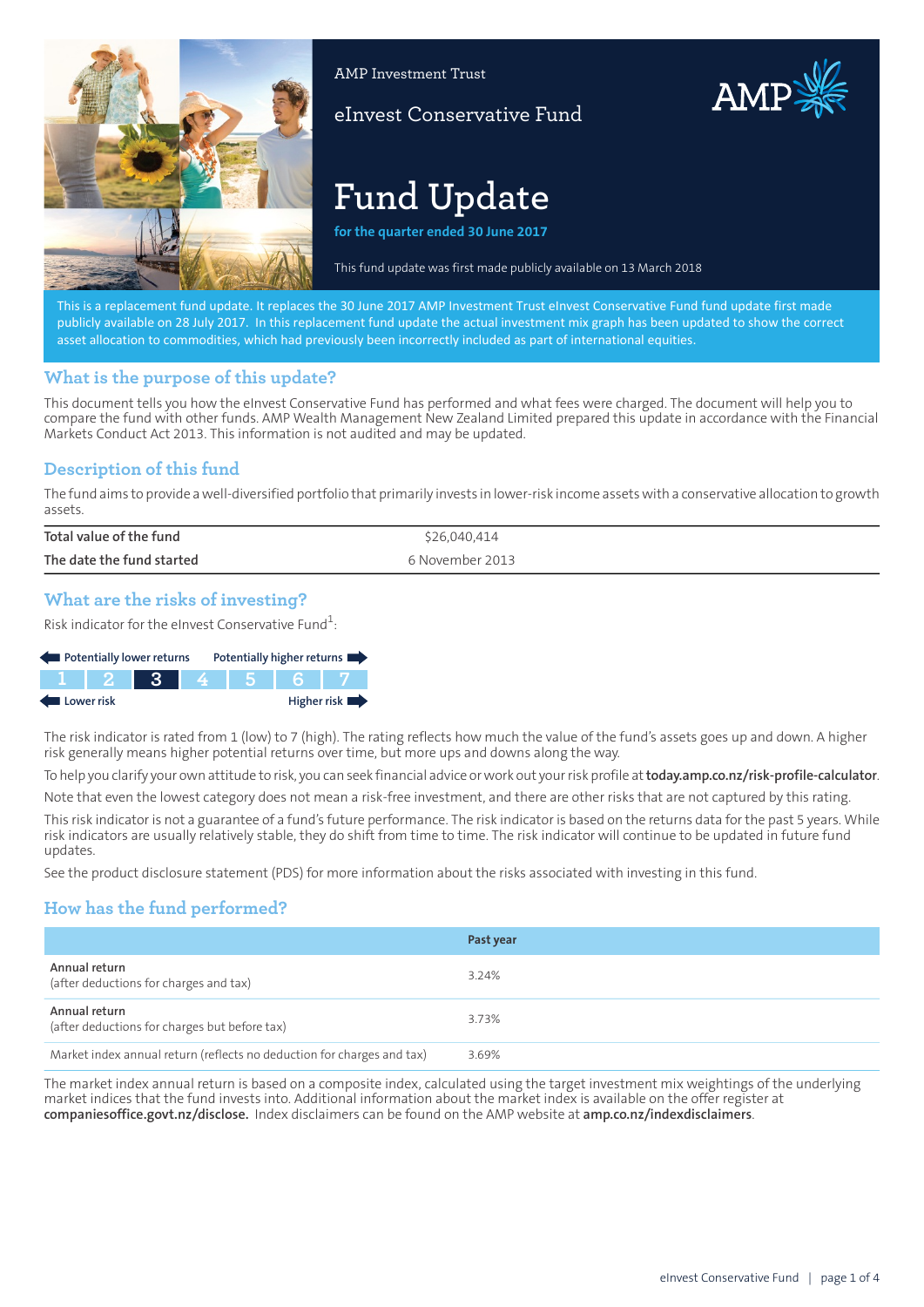#### **Annual return graph**



This shows the return afterfund charges and tax for each year ending 31 March since the fund started. The last bar shows the average annual return since the fund started, up to 30 June 2017.

**Important:** This does not tell you how the fund will perform in the future.

Returns in this update are after tax at the highest prescribed investor rate (PIR) of tax for an individual New Zealand resident. Your tax may be lower.

#### **What fees are investors charged?**

Investors in the eInvest Conservative Fund are charged fund charges. In the year to 31 March 2017 these were:

|                                             | % of net asset value                                                     |
|---------------------------------------------|--------------------------------------------------------------------------|
| Total fund charges                          | 1.20%                                                                    |
| Which are made up of -                      |                                                                          |
| Total management and administration charges | 1.20%                                                                    |
| Including -                                 |                                                                          |
| Manager's basic fee                         | 0.81%                                                                    |
| Other management and administration charges | 0.39%                                                                    |
| Total performance-based fees                | $0.00\%$                                                                 |
| <b>Other charges</b>                        | Dollar amount per investor or description<br>of how charge is calculated |
| NII                                         |                                                                          |

Investors may also be charged individual action fees for specific actions or decisions (for example, for withdrawing from or switching funds). See the 'fees and other charges' document on the entry relating to the offer of interests in the AMP Investment Trust maintained on the offer

register (**[companiesoffice.govt.nz/disclose](http://companiesoffice.govt.nz/disclose)**) for more information about those fees.

Small differences in fees and charges can have a big impact on your investment over the long term.

## **Example of how this applies to an investor**

Craig had \$10,000 in the fund at the start of the year and did not make any further contributions. At the end of the year, Craig received a return after fund charges were deducted of \$324.00 (that is 3.24% of his initial \$10,000). Craig also paid \$0.00 in other charges. This gives Craig a total return after tax of \$324.00 for the year.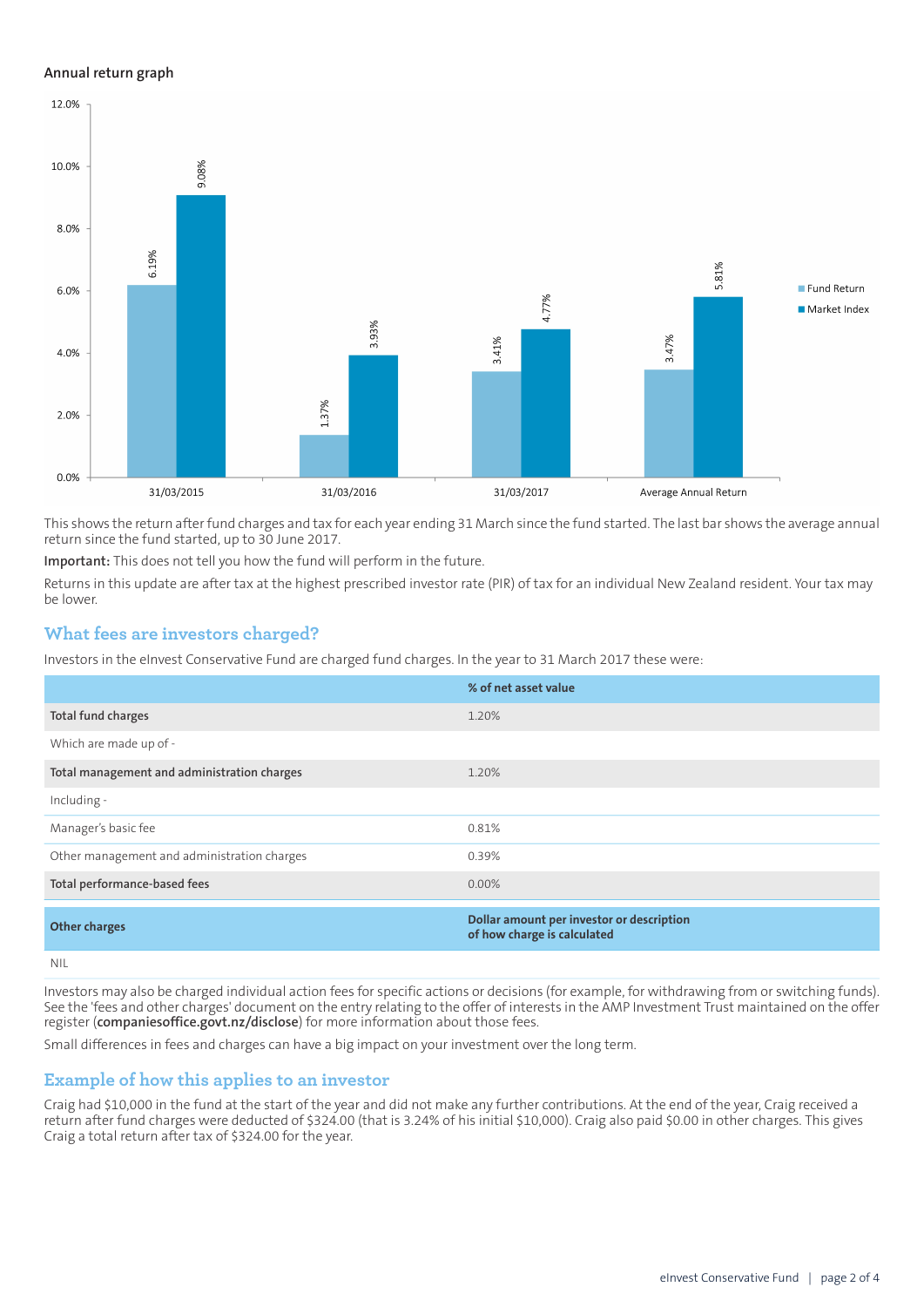## **What does the fund invest in?**

# **Actual investment mix<sup>2</sup>**

This shows the types of assets that the fund invests in.



### **Target investment mix**

This shows the mix of assets that the fund generally intends to invest in.

| <b>Asset Type</b>            | Allocation |
|------------------------------|------------|
| Cash and cash equivalents    | 23.00%     |
| New Zealand fixed interest   | 25.00%     |
| International fixed interest | 28.00%     |
| Australasian equities        | 6.00%      |
| International equities       | 13.00%     |
| Listed property              | 2.50%      |
| Unlisted property            | 0.00%      |
| Commodities                  | 0.00%      |
| Other*                       | 2.50%      |

\*Other consists of alternative assets (2.50%)

#### **Top 10 investments<sup>2</sup>**

|    | <b>Name</b>                                             | Percentage<br>of fund<br>net assets | <b>Asset Type</b>          | Country     | <b>Credit rating</b><br>(if applicable) |
|----|---------------------------------------------------------|-------------------------------------|----------------------------|-------------|-----------------------------------------|
|    | Call Account (Westpac Banking Corporation Advance Acct) | 11.97%                              | Cash and cash equivalents  | New Zealand | $A-1+$                                  |
| 2  | Call Account (ANZ 32 Day Constant Maturity Date)        | 4.85%                               | Cash and cash equivalents  | New Zealand | $A-1+$                                  |
| 3  | Call Account (Rabobank Advance Account NZD)             | 2.98%                               | Cash and cash equivalents  | New Zealand | $A-1$                                   |
| 4  | New Zealand Government bond maturing 15 Apr 23          | 2.93%                               | New Zealand fixed interest | New Zealand | $AA+$                                   |
| 5  | New Zealand Government bond maturing 15 Apr 27          | 2.28%                               | New Zealand fixed interest | New Zealand | $AA+$                                   |
| 6  | New Zealand Government bond maturing 15 May 21          | 1.85%                               | New Zealand fixed interest | New Zealand | $AA+$                                   |
| 7  | ASB Bank Ltd note maturing 22 Dec 17                    | 1.64%                               | Cash and cash equivalents  | New Zealand | $A-1+$                                  |
| 8  | ASB Bank Ltd note maturing 01 Sep 17                    | 1.59%                               | New Zealand fixed interest | New Zealand | $A-1+$                                  |
| 9  | Orbis Global Equity LE Fund                             | 1.16%                               | International equities     | Australia   | N/A                                     |
| 10 | New Zealand Government bond maturing 14 Apr 33          | 1.13%                               | New Zealand fixed interest | New Zealand | $AA+$                                   |
|    |                                                         |                                     |                            |             |                                         |

The top 10 investments make up 32.38% of the fund.